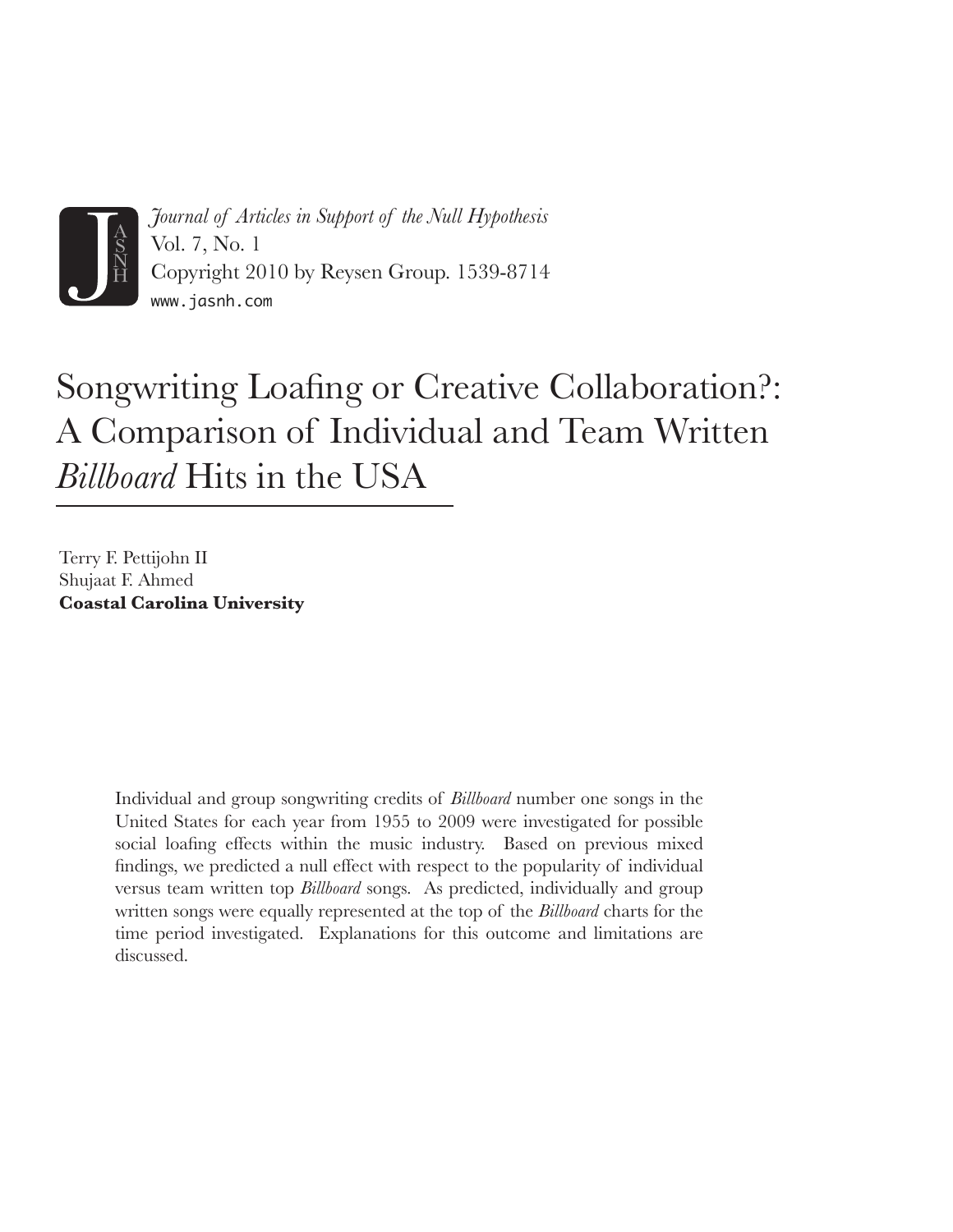In recent years, music has become an increasingly popular topic in the field of social psychology (see Hargreaves & North, 1997; North & Hargreaves, 2008). Social psychologists have studied the role of music related to social identity, personality, and interpersonal perception (North & Hargreaves, 1999; Rentfrow & Gosling, 2003; Rentfrow & Gosling, 2006; Rentfrow, McDonald, & Oldmeadow, 2009) and popular music preferences related to socio-economic conditions (Pettijohn & Sacco, 2009a, 2009b). Other researchers have related music preferences to social behaviors and beliefs (North & Hargreaves, 2007a, 2007b, 2007c), including politics, religion, lifestyle practices, and interpersonal relationships. The centrality of music to all social experiences makes music an appropriate and fruitful area for continued psychological investigations. The current study investigates social psychological processes, specifically social loafing, within the experience of songwriting.

Songwriting can be an emotional journey of sharing personal experiences with an eventual audience. Songs can represent stories of celebration, rebellion, defeat, betrayal, politics, and relationships. Songwriters must consider the melody, lyric, harmony, and arrangement of a song (McIntyre, 2008; Roessner, 2009), a process that some prefer to create alone while others prefer to work in groups. Do groups, with their shared areas of expertise, create better songs than individuals working alone? Do songwriting individuals have to compromise their visions when working in groups, thereby producing a lower quality song? To help understand these interpersonal processes, the social psychology literature includes results of investigations of behaviors that are best completed by groups versus individuals and the conditions that create these outcomes. These findings are relevant to the process of popular songwriting, potential song popularity, and the likelihood of a song reaching the top of the *Billboard* charts.

Social loafing is the likelihood of individuals contributing less when working on a task as part of a group than when working on a task alone (Latané, Williams, & Harkins, 1979). In reviews of nearly 80 research studies, Karau and Williams (1993, 1995) report the consistency of social loafing effects across different types of tasks (physical, cognitive, creative, evaluative, and work-related) and participant samples. Social loafing generally increases with group size and decreases with task importance, potential for evaluation, uniqueness of individual contributions, and complexity of task. The Collective Effort Model (Karau & Williams, 1993, 1995) has been developed to explain these moderators of social loafing.

Thus far, research on social loafing in songs has been limited. Jackson and Padgett (1982) evaluated the qualitative effort and creativity level of 162 Beatles songs written by John Lennon and Paul McCartney. Consistent with social loafing theory, researchers predicted that lower author identification (i.e., shared authorship) would result in less effort, and thereby lower quality and popularity, than individually authored songs. The findings indicated that after 1966, songs written individually were higher in quality and more popular on the charts than songs written together. The pattern was reversed pre-1967, whereby solo-authored songs were less likely to be selected as singles and did not perform as well on the charts as dual-authored songs. Jackson and Padgett (1982) suggest that as McCartney and Lennon grew apart, their reduced cohesiveness and varying viewpoints could have created a desire for greater individuality, producing an opportunity for social loafing. In another study, Simonton (2000) found that operas were more successful when composers wrote their own libretti compared to when librettist and composers worked together.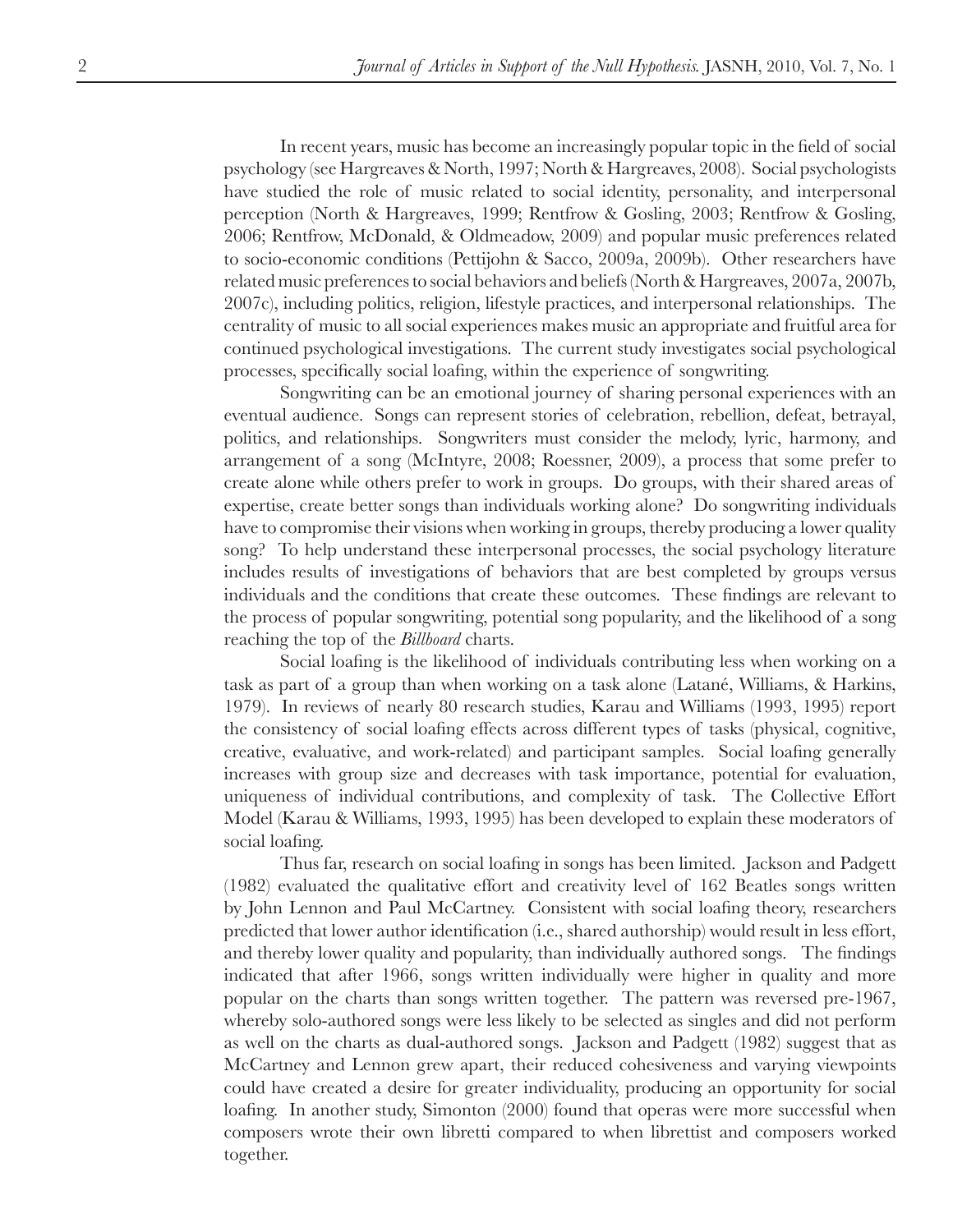While instances of individual creativity are prevalent in society, there are also instances of teams working together to create exceptional outcomes (Amabile, 1996; Csikszentmihályi, 1990). As previously reviewed, the literature for creative songwriting outcomes for team and individual efforts is mixed. The current study investigates possible social loafing within the music industry using the *Billboard* rankings from 1955 to 2009. We predicted a null effect with respect to the popularity of individual versus team written top *Billboard* songs. While social loafing may occur within teams of songwriters, some teams may produce better songs together than individuals writing alone.

## **Method**

### **Data Collection**

The *Billboard* number one songs for each year from 1955-2000 were identified from the book Top 1000 Singles 1955-2000 (Whitburn, 2001). The number one songs for the remaining years 2001-2009 were obtained from the *Billboard* annual reports. Song titles, songwriter, and the year each song was number one on the charts were collected. *Billboard* songs are ranked based on sales and radio air play success, thus *Billboard* was determined to be a representative selection of popular music across time in America. Songs were categorized as written by a single songwriter or a group of songwriters (more than two).

#### **Results**

To determine if single songwriters or teams of songwriters produced more number one *Billboard* songs, we found that 29 (52.73%) of the top *Billboard* hits between 1955 and 2009 were written by individuals and 26 (47.27%) were written by groups. This difference was not statistically significant,  $\chi^2(1, \mathcal{N} = 55) = .16$ ,  $p = .69$ ,  $\phi = .05$ . Of those songs written by groups,  $14$  (53.85%) were written by two songwriters, 5 (19.23%) were written by three songwriters,  $5 (19.23\%)$  were written by four songwriters, and  $2 (7.69\%)$  were written by six songwriters.

## **Discussion**

In line with predictions, neither individually nor team written songs were consistently at the top of the annual *Billboard* charts. Individuals or groups may create musical hits and social loafing in groups may occur in certain situations, but not always. It is also interesting to note that pairs are the most common type of team creating popular hits in the USA. Collectively, 78% of the top *Billboard* songs were written by individuals or pairs. It is exceedingly rare to have large groups of individuals working together on a song that becomes popular. While these archival results are interesting, we do acknowledge the limitations of the current study.

We recognize that a portion of the credits of the top *Billboard* hit songs may not reflect the real contribution of all parties involved in the creation of the song. In some instances, names may be included that had little or nothing to do with the creative songwriting process. For example, many of the jointly written John Lennon and Paul McCartney Beatles songs were actually individually written, but the songwriters made a deal to be co-authors on all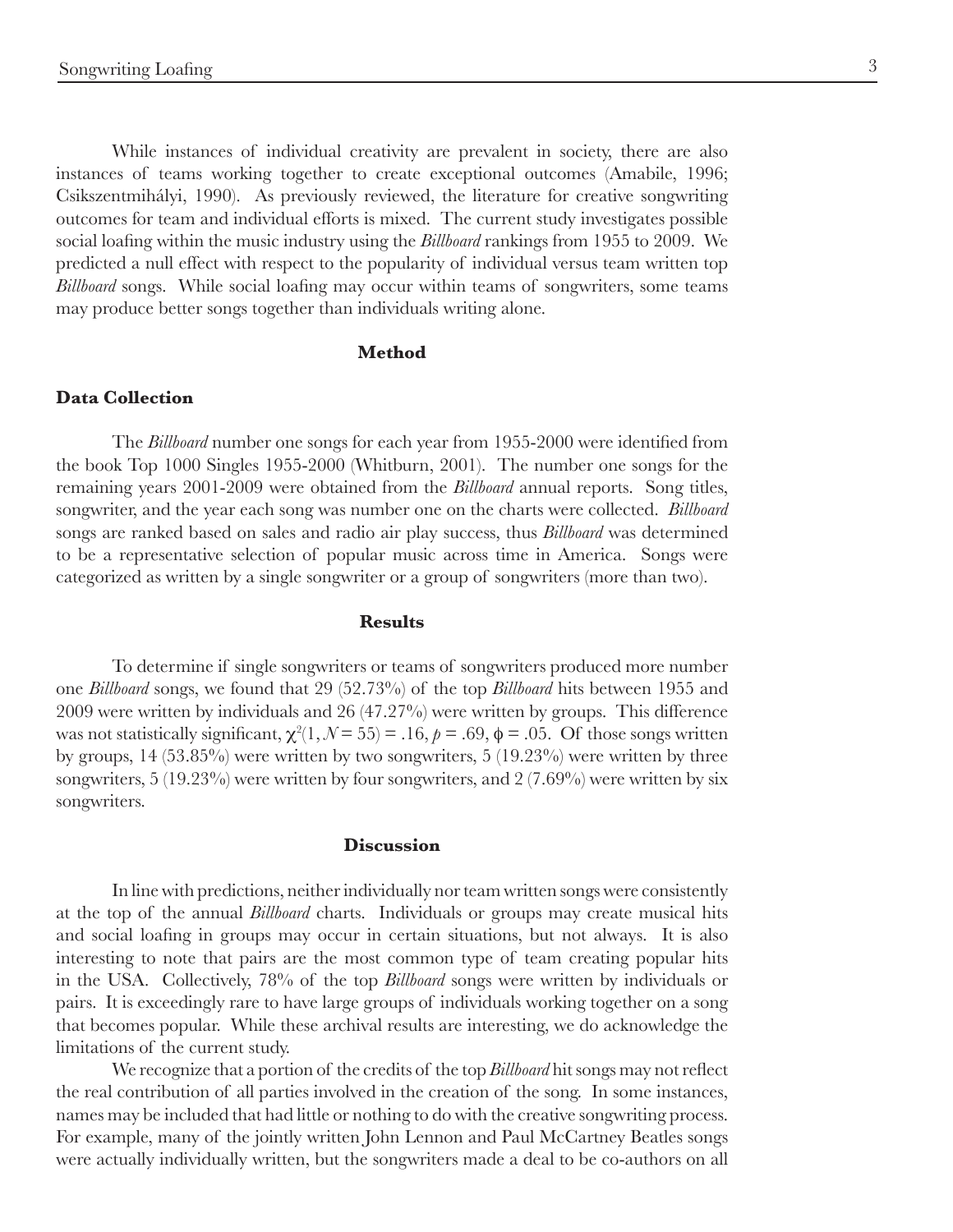their music at an early age (Jackson & Padgett, 1982; Petrie, Pennebaker, & Sivertsen, 2008). In other instances, names may have been excluded for personal or business reasons.

 In order to really understand the social psychological process of songwriting, each individual case could be individually studied since the creative process of songwriting is influenced by many factors (McIntyre, 2008), including the social context (Etzkorn, 1963). While songs may be written in groups, a group leader may have had greater control over the final product than other members. Petrie, Pennebaker, and Sivertsen (2008) analyzed the Beatles' lyrics and provided additional information about individual and team songwriting differences of Lennon, McCartney, and Harrison. When comparing the style and content of lyrics, researchers found that McCartney was the most varied and least redundant of the solo songwriters and McCartney's lyrics tended to be the most intellectually and lyrically complex. However, Lennon may have had the greatest influence on the other songwriters in the band. Songs co-written by Lennon and McCartney reflected Lennon's style more than McCartney's style in terms of linguistic similarities in the lyrics, and Lennon's influence was also quite apparent in Harrison's songwriting. These effects are important in determining how groups function in the songwriting process, despite the fact that all the details of the songwriting process are rarely available.

We recognize the current findings may be limited to the present sample of top U.S. *Billboard* hits with respect to culture and genre of music. In the U.S., individual contributions are highly valued compared to other cultures. For example, Gabrenya, Wang, and Latané (1985) had American and Chinese participants listen to auditory tones individually and in pairs, and count the number of times the tone pattern was heard. Results indicated that Chinese students were less likely to socially loaf, and were more likely to socially strive, whereas the American students engaged in a greater degree of social loafing. Similarly, individuals in collectivist cultures may engage in more group songwriting and work better together than individuals in individualist cultures, such as the United States. In addition, Snibbe and Markus (2005) investigated how socioeconomic status (SES) influences agency and decision making using music lyrics as a cultural . High SES participants, operationalized as a college education, preferred rock music and low SES participants, operationalized as a high school education or less, preferred country music. Analyzed rock song lyrics showcased themes of independence, agency, and social influence whereas country music lyrics expressed themes of resisting influence, fitting in, and personal integrity. Based on these findings, further investigation of the SES of songwriters and an exploration of different genres of music, including rock and country in particular, may yield interesting insights into social loafing tendencies in the song writing process.

As music and songwriting become more of a business, more individuals may specialize in words or music or understanding the wants and needs of the market. In a related study, Simonton (2004) investigated the group creativity process in filmmaking. Motion pictures are such a large undertaking that many individuals with specific sets of creative abilities are required for the film's success. Special award ceremonies, such as the Academy Awards, recognize outstanding achievements in several distinct movie making areas, including acting, directing, costume, sound, and editing. These categories correspond with the four creative clusters identified by Simonton (2004): dramatic, technical, visual, and musical. The dramatic and visual clusters were determined to have an additive effect on the film's impact, and the dramatic cluster played the primary role in this distinction. Music and the art of creating hit songs are evolving and may require extra areas of expertise in the future.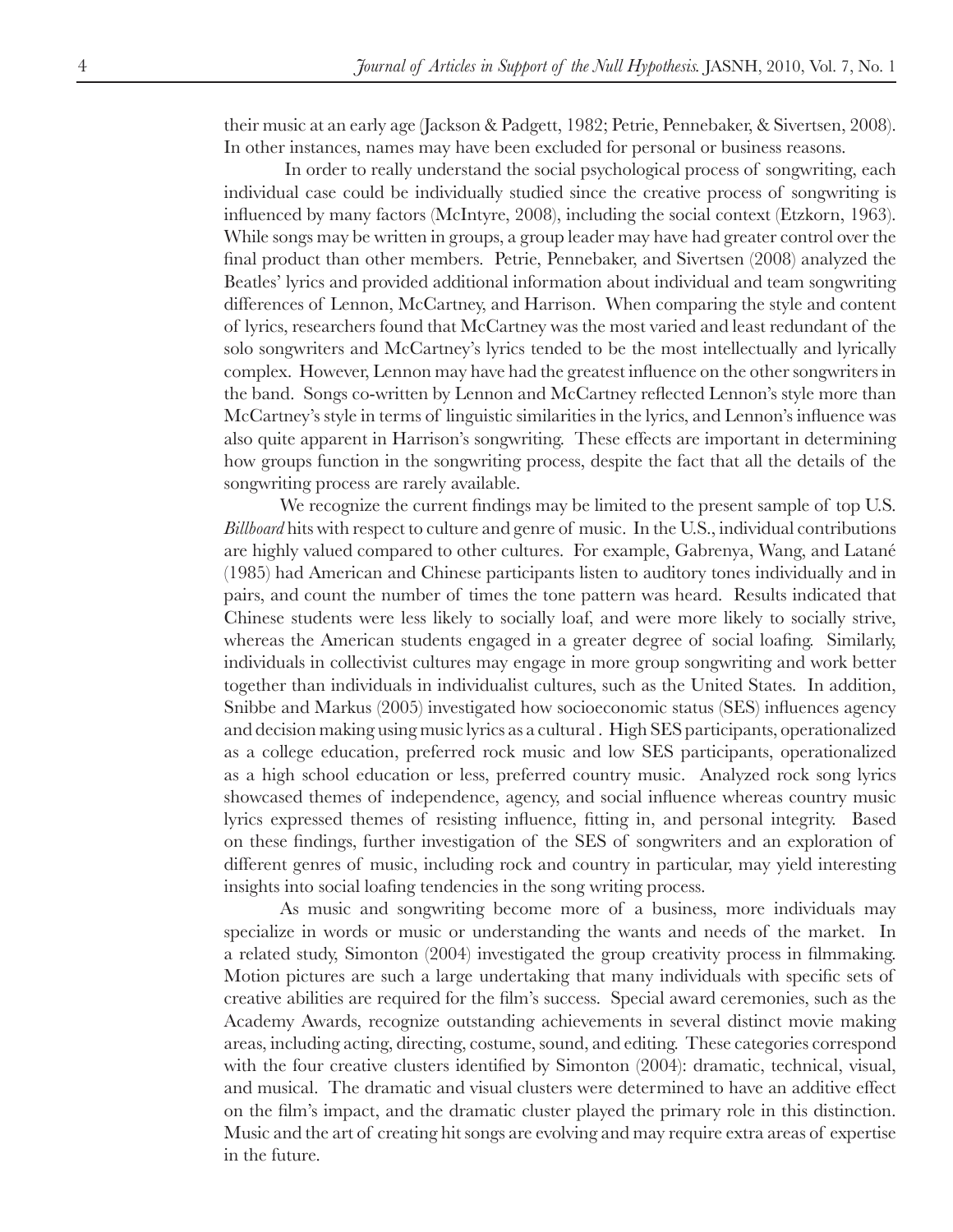In conclusion, the creative process of songwriting may or may not benefit from group members working together. Both individuals and teams are equally likely of creating the next top *Billboard* hit in America.

## **References**

- Amabile, T. (1996). *Creativity in context: Update to 'The social psychology of creativity*.' Boulder, CO US: Westview Press.
- Csikszentmihályi, M. (1990). The domain of creativity. *Theories of creativity* (pp. 190-212). Thousand Oaks, CA US: Sage Publications, Inc.
- Etzkorn, K. P. (1963). Social context of songwriting in the United States. *Ethnomusicology*, *7*, 96-106.
- Gabrenya, W. K., Wang, Y., & Latané, B. (1985). Social loafing on an optimizing task: Cross-cultural differences among Chinese and Americans. *Journal of Cross Cultural Psychology, 16,* 223-242.
- Hargreaves, D. J., & North, A. C. (1997). *The social psychology of music*. New York: Oxford University Press.
- Jackson, J. M., & Padgett, V. R. (1982). With a little help from my friend: Social loafing and the Lennon-McCartney songs. *Personality and Social Psychology Bulletin*, *8*, 672-677.
- Karau, S. J., & Williams, K. D. (1993). Social loafing: A meta-analytic review and theoretical integrations. *Journal of Personality and Social Psychology*, *65*, 681–706.
- Karau, S., & Williams, K. (1995). Social loafing: Research findings, implications, and future directions. *Current Directions in Psychological Science, 4*, 134-140.
- Latané, B., Williams, K., & Harkins, S. (1979). Many hands make light the work: The causes and consequences of social loafing. *Journal of Personality and Social Psychology*, *37*, 822-832.
- McIntyre, P. (2008). Creativity and cultural production: A study of contemporary western popular music songwriting. *Creativity Research Journal, 20,* 40-52.
- North, A. C., & Hargreaves, Jr., D. J. (1999). Music and adolescent identity. *Music Education Research, 1,* 75-92.
- North, A. C., & Hargreaves, Jr., D. J. (2007a). Lifestyle correlates of musical preference: 1. Relationships, living arrangements, beliefs, and crime. *Psychology of Music, 35,* 58-87.
- North, A. C., & Hargreaves, Jr., D. J. (2007b). Lifestyle correlates of musical preference: 2. Media, leisure time, and music. *Psychology of Music, 35,* 179-200.
- North, A. C., & Hargreaves, Jr., D. J. (2007c). Lifestyle correlates of musical preference: 3. Travel, money, education, employment, and health. *Psychology of Music, 35,* 473-97.
- North, A.C., & Hargreaves, Jr., D. J. (2008). *The social and applied psychology of music*. Oxford: Oxford University Press.
- Petrie, K., Pennebaker, J., & Sivertsen, B. (2008). Things we said today: A linguistic analysis of the Beatles. *Psychology of Aesthetics, Creativity, and the Arts, 2,* 197-202.
- Pettijohn, T. F. II, & Sacco, D. F., Jr. (2009a). Tough times, meaningful music, mature performers: Popular Billboard songs and performer preferences across social and economic conditions in the USA. *Psychology of Music, 37,* 155-179.
- Pettijohn, T. F. II, & Sacco, D. F., Jr. (2009b). The language of lyrics: An analysis of popular Billboard songs across conditions of social and economic threat. *Journal of Language and Social Psychology, 28,* 297-311.
- Rentfrow, P., & Gosling, S. (2003). The do re mi's of everyday life: The structure and personality correlates of music preferences. *Journal of Personality and Social Psychology, 84,* 1236-1256.
- Rentfrow, P., & Gosling, S. (2006). Message in a ballad: The role of music preferences in Interpersonal Perception. *Psychological Science, 17,* 236-242.